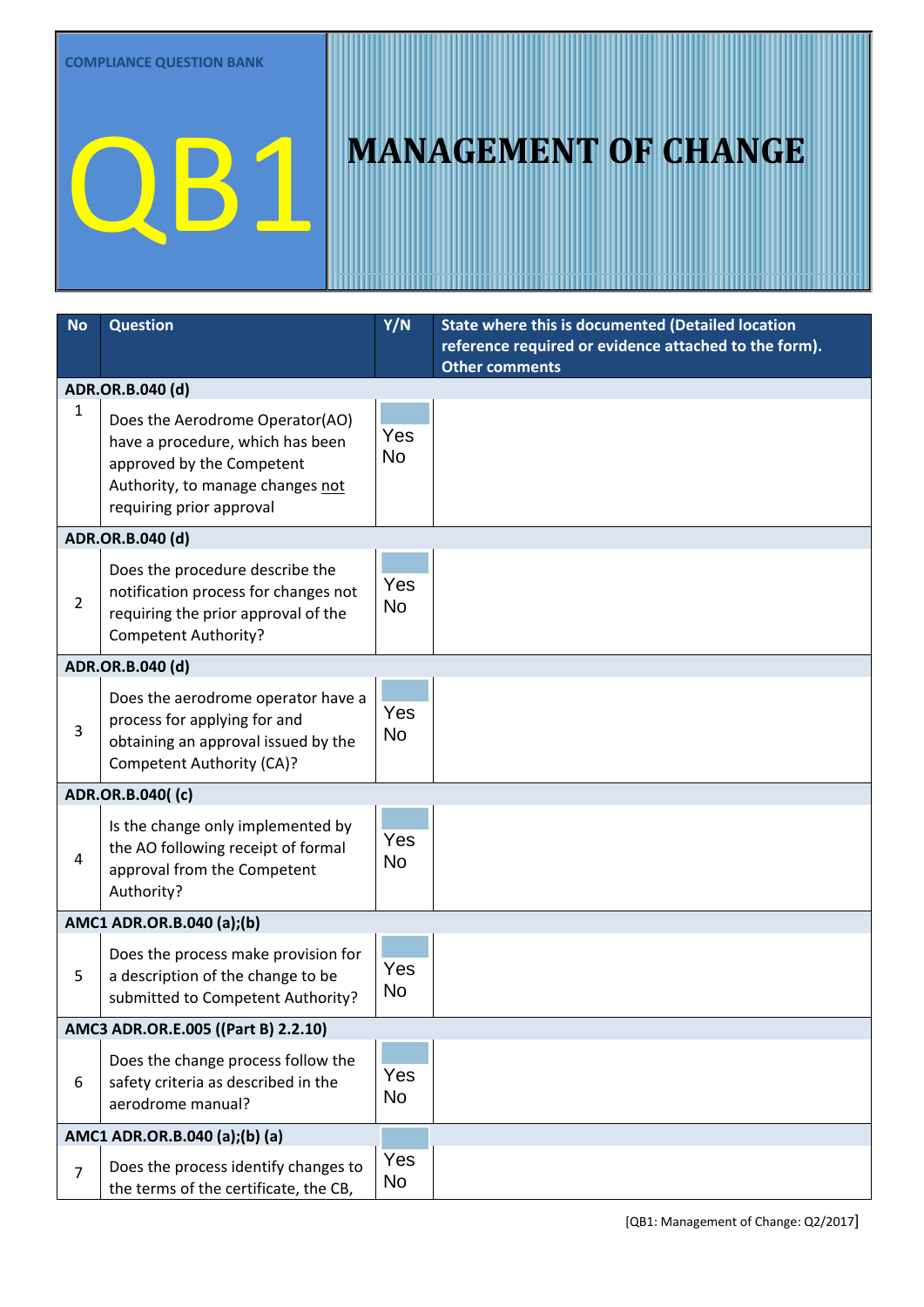# **QB1** MANAGEMENT OF CHANGE

| <b>No</b> | <b>Question</b>                                                                                                                                                                                   | Y/N              | State where this is documented (Detailed location<br>reference required or evidence attached to the form).<br><b>Other comments</b> |  |  |  |
|-----------|---------------------------------------------------------------------------------------------------------------------------------------------------------------------------------------------------|------------------|-------------------------------------------------------------------------------------------------------------------------------------|--|--|--|
|           | safety critical aerodrome equipment,<br>management system and the parts<br>of the aerodrome manual which are<br>affected by the change?                                                           |                  |                                                                                                                                     |  |  |  |
|           | AMC1 ADR.OR.B.040 (a);(b) (a)                                                                                                                                                                     |                  |                                                                                                                                     |  |  |  |
| 8         | Does the process require the AO to<br>submit appropriate detailed design<br>drawings?                                                                                                             | Yes<br><b>No</b> |                                                                                                                                     |  |  |  |
|           | AMC1 ADR.OR.B.040 (a);(b) (b)                                                                                                                                                                     |                  |                                                                                                                                     |  |  |  |
| 9         | Does the process include a<br>requirement for the AO to identify<br>the CS, when applicable, with which<br>the proposed change has been<br>designed to comply?                                    | Yes<br><b>No</b> |                                                                                                                                     |  |  |  |
|           | AMC1 ADR.OR.B.040 (a);(b) (b)                                                                                                                                                                     |                  |                                                                                                                                     |  |  |  |
| 10        | If applicable, does the process<br>identify the CS for which the AO<br>proposes to show compliance in a<br>different manner in order to<br>demonstrate an equivalent level of<br>safety?          | Yes<br><b>No</b> |                                                                                                                                     |  |  |  |
|           | AMC1 ADR.OR.B.040 (a);(b) (c)                                                                                                                                                                     |                  |                                                                                                                                     |  |  |  |
| 11        | Does the process require the AO to<br>identify the applicable requirements<br>that must be complied with as a<br>result of the change?                                                            | Yes<br><b>No</b> |                                                                                                                                     |  |  |  |
|           | AMC1 ADR.OR.B.040 (a);(b) (d) / ADR.OR.B.040(f)(1)                                                                                                                                                |                  |                                                                                                                                     |  |  |  |
| 12        | Does the process require the AO to<br>identify the interdependencies with<br>any affected parties, and to plan and<br>conduct a safety assessment in<br>coordination with these<br>organisations? | Yes<br><b>No</b> |                                                                                                                                     |  |  |  |